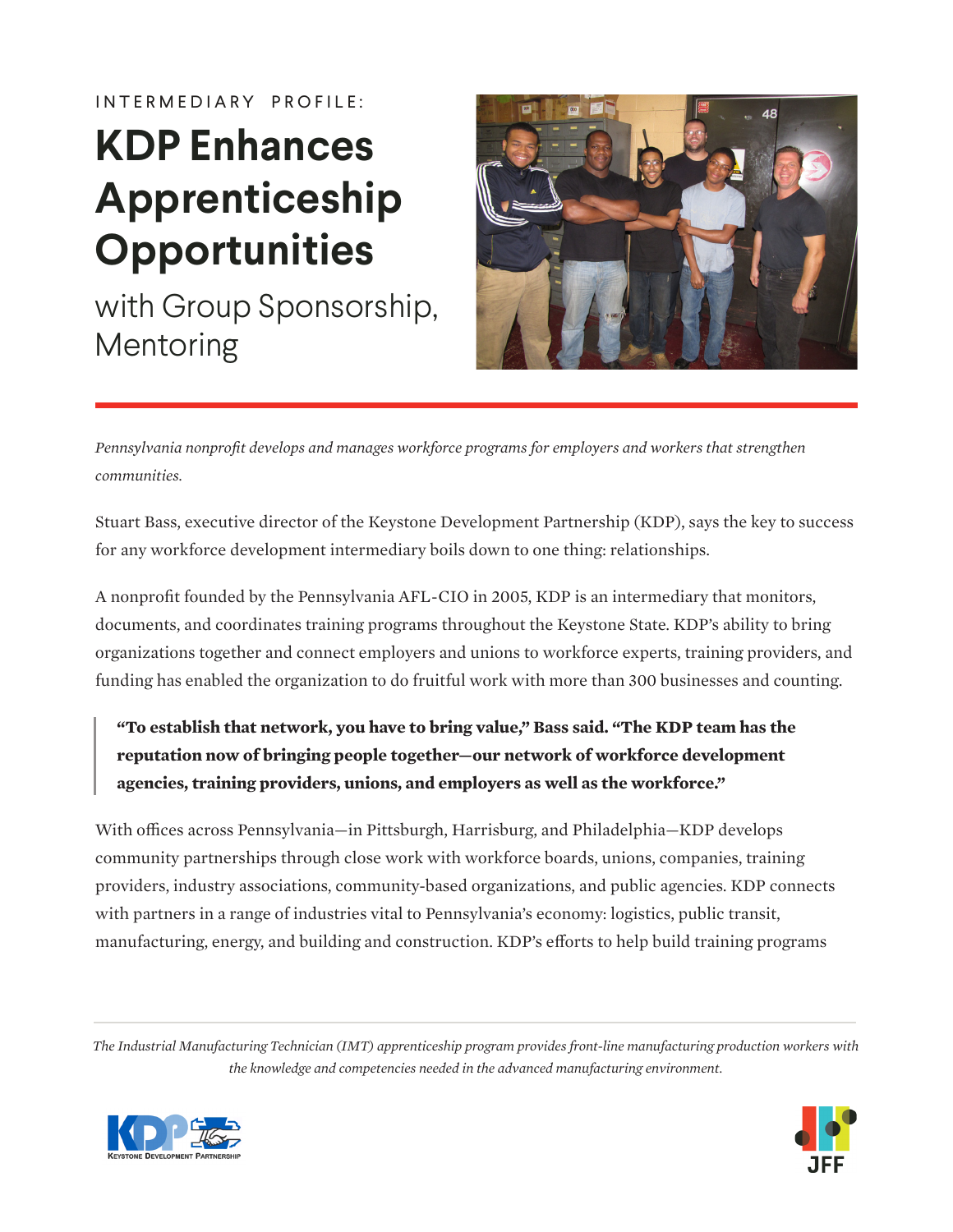strengthen those sectors' workforces, benefitting not only employers, but also workers by providing access to career ladders for hundreds of state residents.

"Employers, no matter the industry, focus on production, providing services, and want qualified candidates showing up at their door. They need to partner with training providers—and KDP facilitates that conversation," said Bass. KDP aligns organizations for customizing programs and to create an economy of scale within an industry by region.

But in a job market with low unemployment and a dearth of qualified workers, employers of all sizes have needed to strengthen their internal training offerings. And they're turning to intermediaries like KDP for help implementing "grow your own technician" programs.

As part of the national American Apprenticeship Initiative grant, in 2015 JFF received funding to expand its work with multiple partners including KDP to establish and promote the Industrial Manufacturing Technician hybrid apprenticeship. The IMT apprenticeship targets new and incumbent front-line production workers to increase the number qualified individuals who enter middle- and highskilled occupations within the manufacturing sector. KDP promotes the IMT as a stackable credential to prepare entry-level production workers for the higher-skilled occupations.

In its efforts to help hundreds of businesses develop their workforces, KDP has found two approaches to be especially effective: group sponsorship and mentoring.

# GROUP SPONSORSHIP

In a group sponsorship model, an intermediary brings employers together and helps them jointly prepare and register an apprenticeship to train people to develop skills that they all need. KDP works with industry associations, unions, training providers and other organizations to serve as a convener and administrator of the program.

The challenge in such a scenario is that the employers may be competitors, Bass said. "But [all manufacturers] need blueprint reading, pneumatics—whatever the common general skill training is," he noted. "That is where the network comes in to create an economy of scale."

To help employers see beyond the fact that they're teaming up with competitors and embrace the

*The Industrial Manufacturing Technician (IMT) apprenticeship program provides front-line manufacturing production workers with the knowledge and competencies needed in the advanced manufacturing environment.*



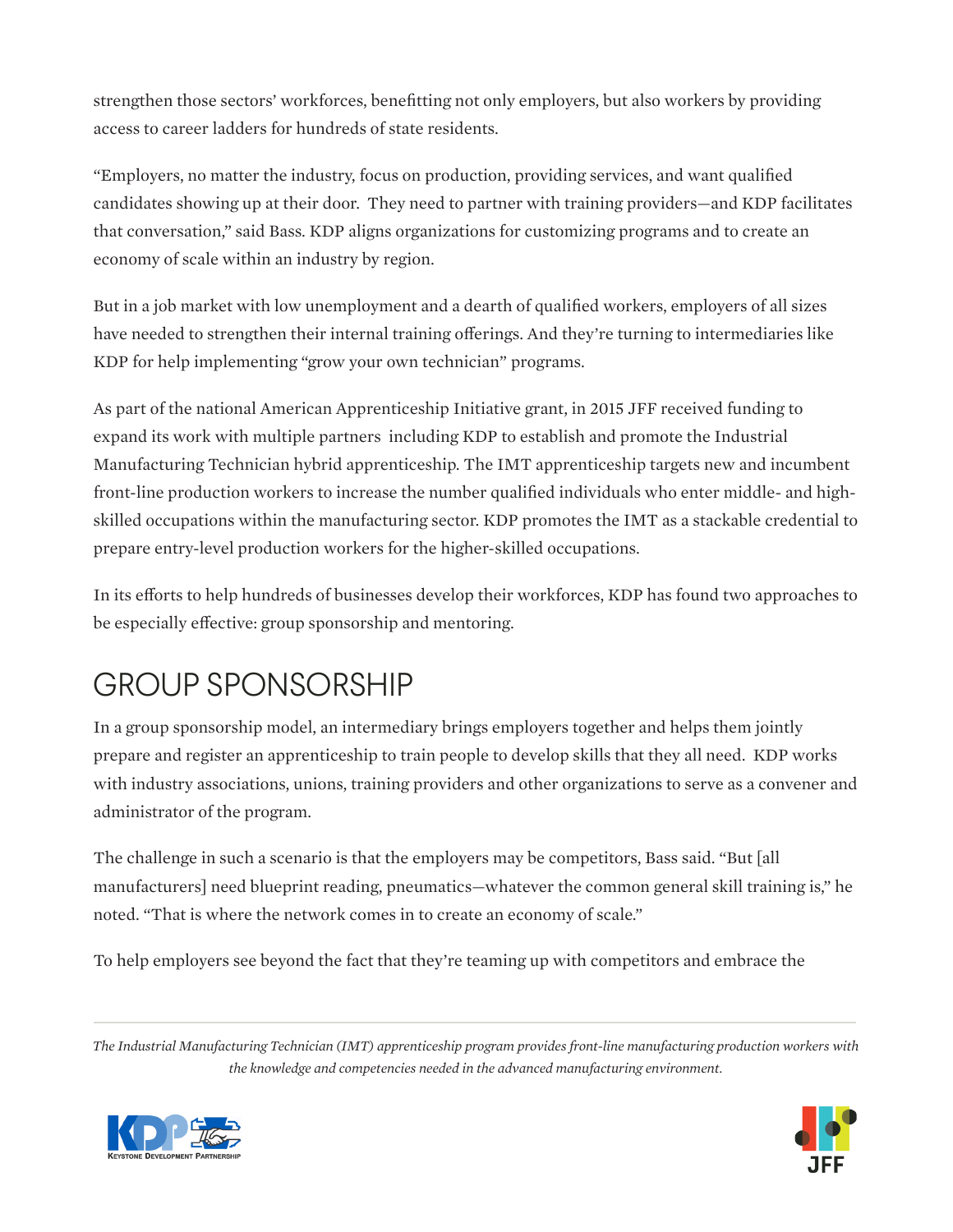collective benefits of developing a regional pool of well-qualified workers, KDP uses its connections with workforce boards, training providers, and unions to gain inroads to key business leaders.

These groups, such as the nonprofit Catalyst Connection, the German American Chamber of Commerce, the Manufacturers' Association of Central PA, Harrisburg Area Community College, and Pittsburgh's Allegheny County Community College, serve as sponsors. They take on the administrative work involved in setting up a Registered Apprenticeship program—a significant help for small businesses in particular. And by pulling together a group of similar employers, they are able to efficiently provide sponsor services to multiple businesses while developing a workforce made up of people whose skills are in demand across a particular region. With KDP assistance, the PA AFL-CIO received a grant from the PA Department of Labor and Industry to form a group sponsorship for employers represented by the United Steelworkers, United Auto Workers, International Association of Machinists and Aerospace Workers, and other affiliated local unions.

Bass said the group sponsorship model benefits both the sponsor organizations and businesses. For example, he said, a community college participating in an apprenticeship gets an enrollment boost because the employers send their apprentices to the college. The college doesn't have to recruit students or worry about job placement for the graduates, because the apprentices are already employed.

### MENTORING

As is the case with group sponsorships, KDP has found that apprenticeships are more successful when they include mentor programs. However, some employers question the value of having veteran employees take time away from work to provide guidance and support to trainees.

#### **"The culture at the job site, it's often not a learning culture," Bass said. "The company will see the process of assigning a mentor as having two people do the job. It raises the cost."**

To address such concerns, KDP aims to show employers how the mentoring relationship helps transfer knowledge from veteran employees to newcomers—and that mentors are an essential part of the learning and apprenticeship process. The mentors have an important role in the development of a strong and capable workforce as role models, coaches, teachers, and advisers for apprentices. They are the ambassadors of the apprenticeship program.

*The Industrial Manufacturing Technician (IMT) apprenticeship program provides front-line manufacturing production workers with the knowledge and competencies needed in the advanced manufacturing environment.*